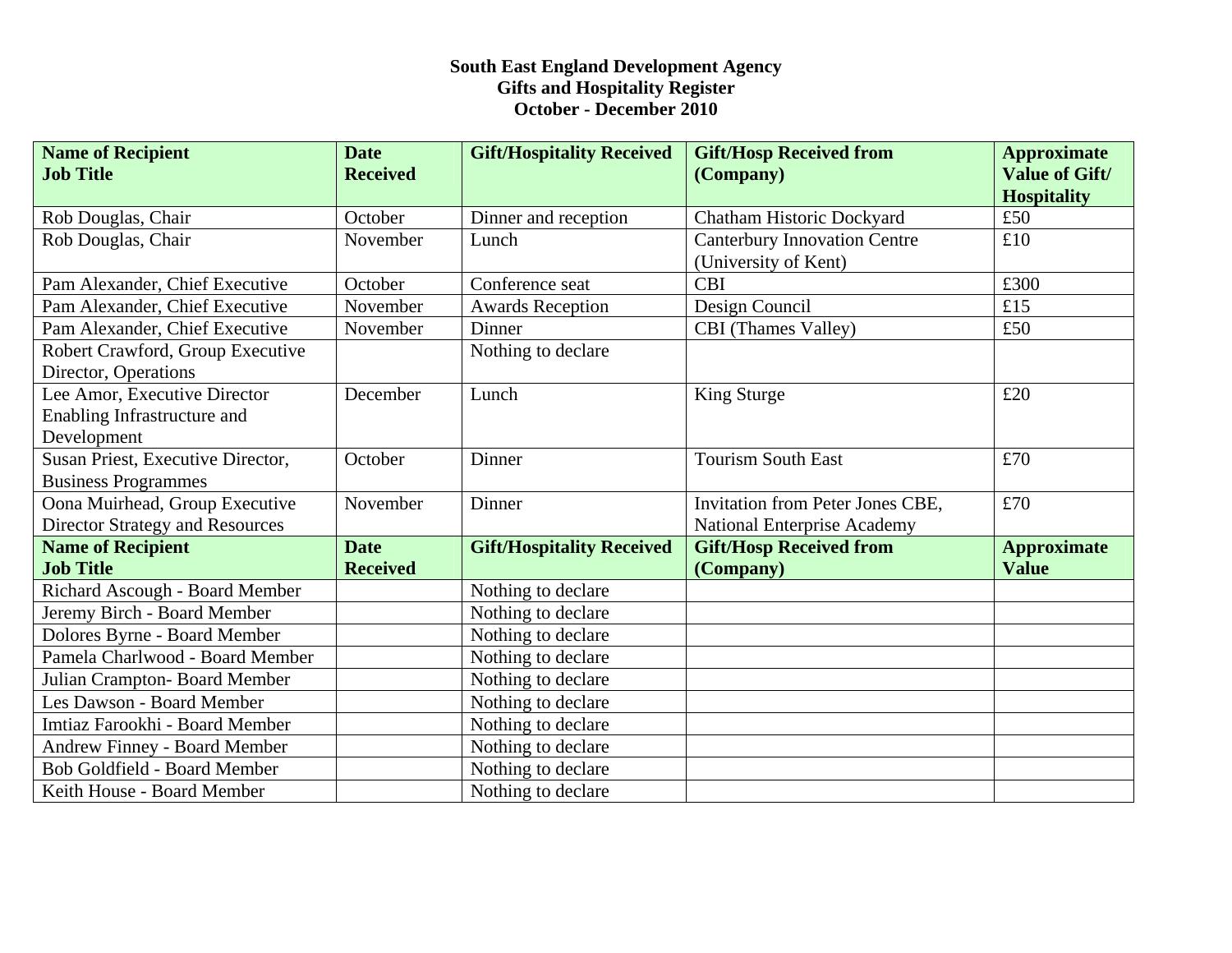## **South East England Development Agency Gifts and Hospitality Register October - December 2010**

| Keith Mitchell - Board Member          |                 | Nothing to declare               |                                                  |                    |
|----------------------------------------|-----------------|----------------------------------|--------------------------------------------------|--------------------|
| Alex Pratt - Board Member              |                 | Nothing to declare               |                                                  |                    |
| Keith Riley – Deputy Chair             |                 | Nothing to declare               |                                                  |                    |
| <b>Name of Recipient</b>               | <b>Date</b>     | <b>Gift/Hospitality Received</b> | <b>Gift/Hosp Received from</b>                   | <b>Approximate</b> |
| <b>Job Title</b>                       | <b>Received</b> |                                  | (Company)                                        | <b>Value</b>       |
| <b>EID Operations Team</b>             | October         | Lunch                            | <b>Galiford Try</b>                              | £15                |
| <b>EID Operations Team</b>             | October         | Lunch                            | Capita Symonds                                   | £30                |
| <b>EID Operations Team</b>             | November        | Dinner                           | Kimberely                                        | £20                |
| <b>EID Operations Team</b>             | November        | Dinner                           | <b>JT Mackley</b>                                | £60                |
| <b>EID Operations Team</b>             | November        | Dinner                           | <b>PLC</b> Architects                            | £50                |
| <b>EID Operations Team</b>             | November        | Lunch                            | Royal Navy (Commanding Officier,<br>HMS Chatham) | £30                |
| <b>EID Operations Team</b>             | November        | Dinner                           | Civil Engineering Contractors<br>Association     | £60                |
| <b>EID Operations Team</b>             | December        | Lunch                            | Dyer and Butler                                  | £20                |
| <b>EID Operations Team</b>             | December        | Lunch                            | Glenny                                           | £20                |
| European Team                          | October         | Dinner                           | <b>Stockhom Region Council</b>                   | £25                |
| European Team                          | October         | Lunch                            | Junta de Andalucia                               | £40                |
| European Team                          | October         | Lunch                            | Junta de Andalucia                               | £40                |
| European Team                          | October         | Lunch                            | Junta de Andalucia                               | £15                |
| European Team                          | October         | Lunch                            | Junta de Andalucia                               | £15                |
| European Team                          | October         | Dinner                           | Junta de Andalucia                               | £60                |
| European Team                          | October         | Dinner                           | Junta de Andalucia                               | £60                |
| European Team                          | November        | Dinner                           | Science and Technology Facilities<br>Council     | £25                |
| Sector and Cluster Development<br>Team | November        | Dinner                           | <b>Institute of Directors (South)</b>            | £50                |
| Sector and Cluster Development         | December        | Dinner                           | <b>EADS</b> Astrium                              | £50                |